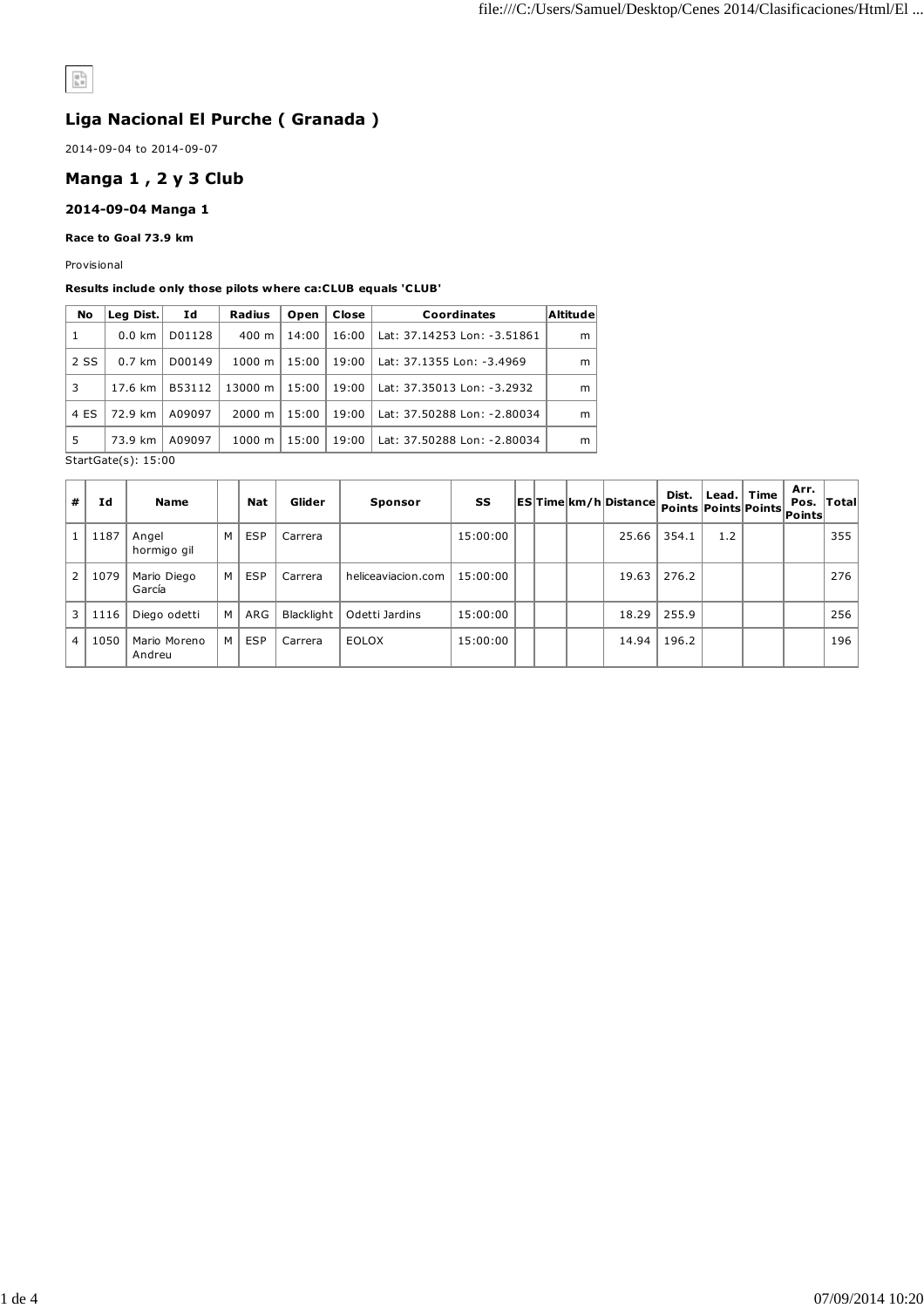## **Pilots absent from task (ABS)**

| тл | Name                         |  |  |  |  |
|----|------------------------------|--|--|--|--|
|    | 1310   Alfredo Martin Elvira |  |  |  |  |

## **Pilots not yet processed (NYP)**

**Id Name**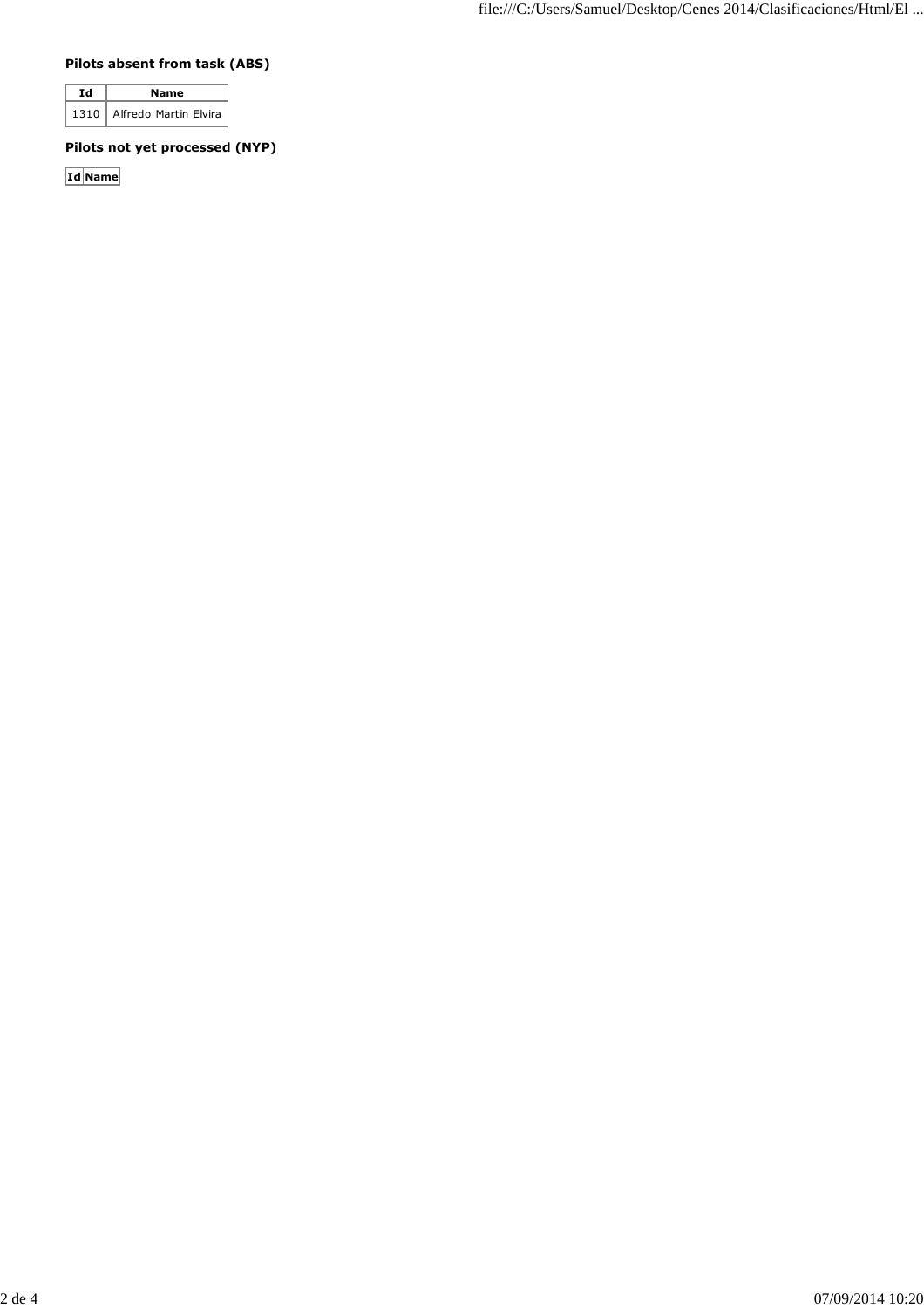## **Task statistics**

| param                           | value                     |
|---------------------------------|---------------------------|
| ss_distance                     | 72.197                    |
| task_distance                   | 73.876                    |
| launch_to_ess_distance          | 72.877                    |
| no_of_pilots_present            | 25                        |
| no_of_pilots_flying             | 25                        |
| no_of_pilots_lo                 | 21                        |
| no_of_pilots_reaching_nom_dist  | 15                        |
| no_of_pilots_reaching_es        | 4                         |
| no_of_pilots_reaching_goal      | 4                         |
| sum_flown_distance              | 844.445                   |
| best_dist                       | 73.876                    |
| best time                       | 2.13                      |
| worst_time                      | 2.69527777777778          |
| no_of_pilots_in_competition     | 26                        |
| no_of_pilots_landed_before_stop | 0                         |
| sum_dist_over_min               | 744.445                   |
| sum_real_dist_over_min          | 744.445                   |
| sum_flown_distances             | 844.445                   |
| best_real_dist                  | 73.876                    |
| last_start_time                 | 2014-09-04T15:00:00+02:00 |
| first_start_time                | 2014-09-04T15:00:00+02:00 |
| first_finish_time               | 2014-09-04T17:07:48+02:00 |
| max_time_to_get_time_points     | 3.58945195193264          |
| no_of_pilots_with_time_points   | 4                         |
| k                               | 0.16                      |
| arrival_weight                  | 0.040618944               |
| departure_weight                | 0                         |
| leading_weight                  | 0.0568665216              |
| time_weight                     | 0.2274660864              |
| distance_weight                 | 0.675048448               |
| smallest_leading_coefficient    | 2.48339469793101          |
| available_points_distance       | 675.048448                |
| available points time           | 227.4660864               |
| available_points_departure      | 0                         |
| available_points_leading        | 56.8665216                |
| available_points_arrival        | 40.618944                 |
| time_validity                   | 1                         |
| launch_validity                 | 1                         |
| distance_validity               | 1                         |
| stop_validity                   | 1                         |
| day_quality                     | 1                         |

## **Scoring formula settings**